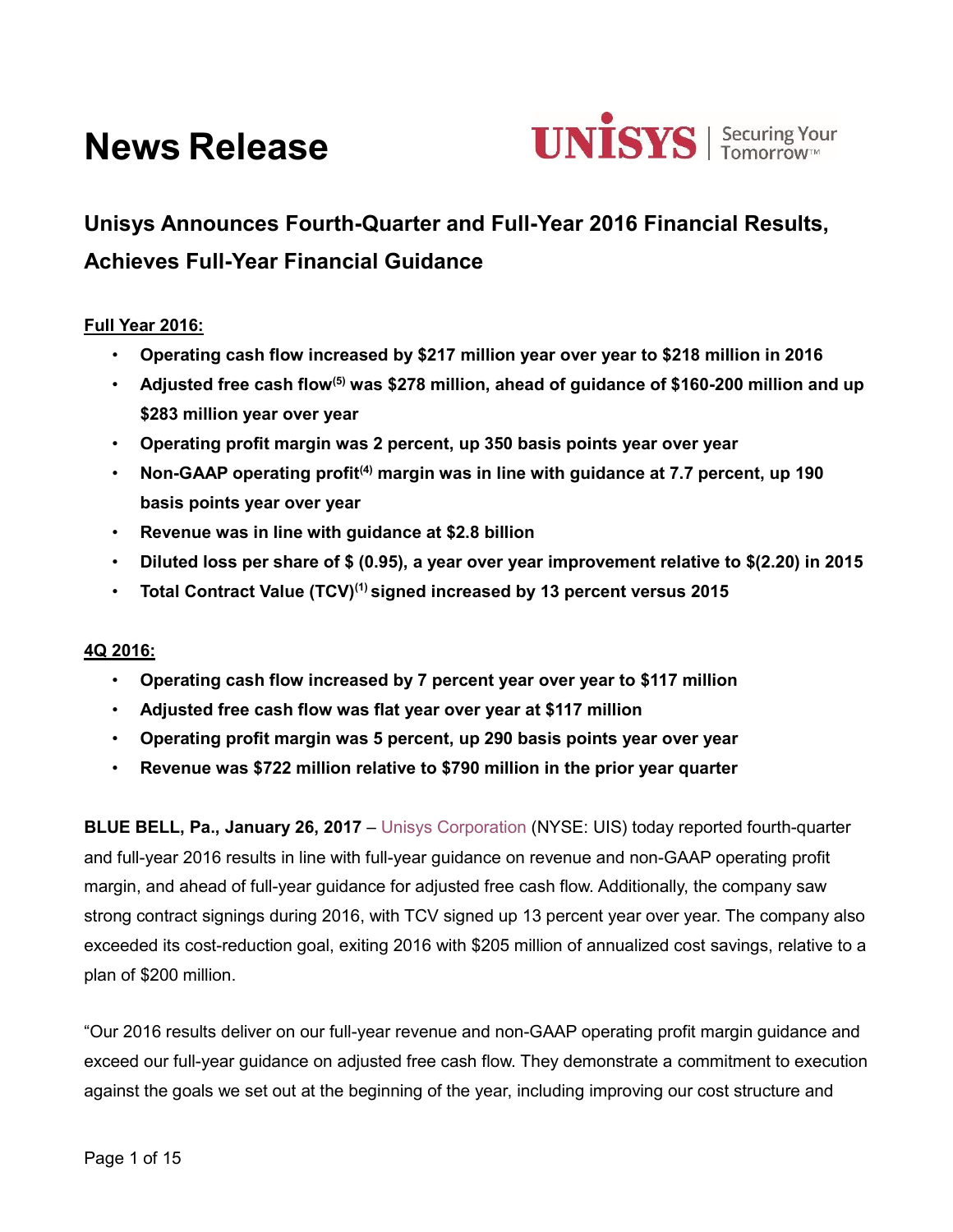cash flow," said Unisys President and CEO Peter Altabef. "As we look to the year ahead, we intend to continue our disciplined financial focus, executing on our vertical go-to-market strategy and differentiating our offerings by building leading security into our full solution set."

#### **Summary of Full-Year 2016 Business Results**

Company:

In 2016, operating cash flow increased by \$217 million versus 2015 to \$218 million. The company generated free cash flow of \$71 million for the year, an improvement of \$284 million year-over-year. Adjusted free cash flow for the year of \$278 million increased \$283 million from 2015 and exceeded full-year guidance. Improvements to free cash flow and adjusted free cash flow were driven principally by a significant improvement in cash flow from operations, in addition to an over 30 percent year-overyear decline in capital expenditures in 2016, reflecting the company's shift to a more asset-lite business model.

2016 operating profit margin of 2 percent, which includes cost-reduction and other charges and pension expense, was up 350 basis points year over year. Non-GAAP operating profit margin for 2016 was 7.7 percent, up 190 basis points versus 2015 and in line with full-year guidance. As of the end of 2016, the company had achieved \$205 million of annualized cost savings, slightly ahead of the previouslyannounced plan exiting 2016. The company still anticipates \$230 million of annualized cost savings are achievable exiting 2017, within the previous estimate of \$300 million of costs to achieve the savings.

Revenue for the year of \$2.8 billion was in line with full-year guidance, representing a decline of 6 percent year over year or 4 percent on a constant-currency<sup>(2)</sup> basis. The company saw strong contract signings during the year, with TCV signed up 13 percent versus 2015.

During the fourth quarter, the company paid down \$115 million of its Senior Notes due 2017, and at December 31, 2016, the company had \$371 million in cash.

Services:

Services revenue, which represented 85 percent of full-year total revenue, declined by 8 percent to \$2.4 billion, down 5 percent in constant currency. Services backlog ended the year at \$3.9 billion, versus \$4.1 billion last quarter. Services gross margin was up 40 basis points versus 2015 at 16 percent, reflecting ongoing efforts to enhance the efficiency of the Services business. Services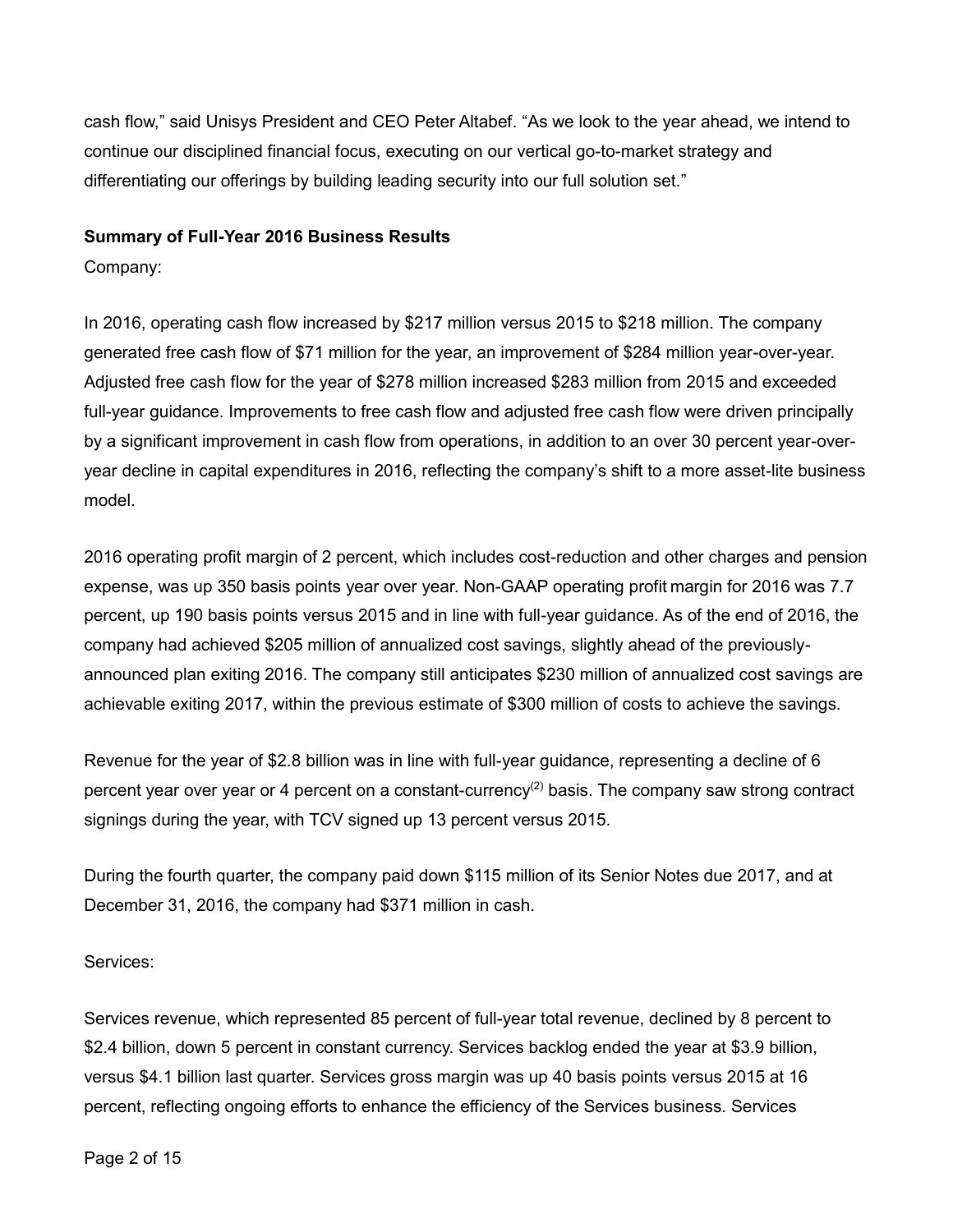operating profit margin was down 40 basis points to 2 percent, largely driven by increased SG&A related to ongoing investments in improving the company's capabilities, including hiring additional domain experts for some of our focus industries.

# Technology:

Technology revenue, which represented 15 percent of total revenue, was up 1 percent year over year to \$414 million, up 2 percent in constant currency. Technology gross margin improved to 60 percent from 55 percent in 2015. Technology operating profit margin improved to 37 percent from 25 percent in the prior year, reflective of the cost-reduction program.

# **Summary of Fourth-Quarter 2016 Business Results**

Company:

Operating cash flow in the fourth quarter 2016 increased 7 percent year over year to \$117 million. The company generated free cash flow of \$77 million for the fourth quarter, an improvement of 21 percent year over year. Adjusted free cash flow in the fourth quarter of \$117 million was flat relative to the prior year.

Fourth-quarter 2016 operating profit margin of 5 percent, which includes cost-reduction and other charges and pension expense, was up 290 basis points year over year. Fourth-quarter 2016 non-GAAP operating profit margin was 10 percent, down 240 basis points year over year, largely driven by lower year-over-year Technology revenue and margins in addition to lower Services operating margins.

Revenue of \$722 million declined 9 percent year over year or 8 percent on a constant-currency basis.

#### Services:

Services revenue in the fourth quarter, which represented 83 percent of total revenue, declined by 8 percent to \$597 million, down 7 percent in constant currency. Services gross margin was up 100 basis points year over year to 17 percent, reflective of ongoing cost-cutting efforts and improvements to efficiency within the Services business. Services operating profit margin was down 110 basis points to 3 percent, largely driven by increased SG&A related to ongoing investments in improving the company's go-to-market capabilities, including hiring additional domain experts for some of our focus industries.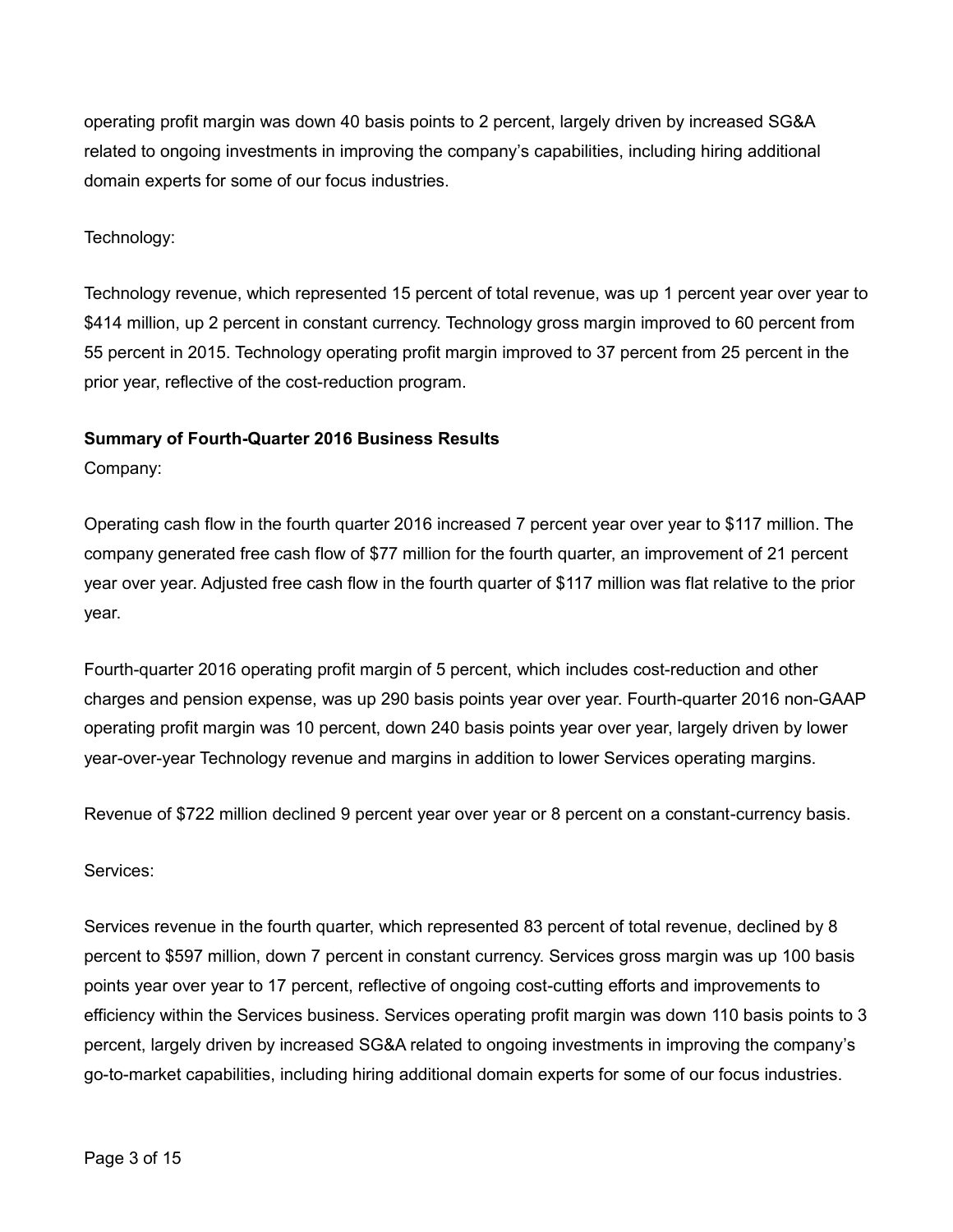# Technology:

Technology revenue in the fourth quarter, which represented 17 percent of total revenue, was down 11 percent year over year, at \$125 million versus \$141 million in the same quarter last year. This decline was anticipated, given the first nine months of the year were stronger than expected for Technology. Technology operating profit margin declined to 39 percent from 47 percent in the prior year, reflective in part of the year-over-year decline in revenues.

# **Continued Execution on Business Strategy**

The company in the fourth quarter entered into several key contracts in each of its sectors of focus:

- U.S. Federal: A \$51.8 million contract from a civilian government agency for support services and technology upgrades for the agency's ClearPath Forward hosting services. The base period of the contract is nine months, followed by four one-year options.
- Public: A contract with state-owned Dataprev, the largest social security data processing company in Brazil. Dataprev has signed a contract for new ClearPath Forward platforms in order to support growth initiatives and enhance customer service.
- Financial Services: Nationwide Building Society, the world's largest building society, expanded the services Unisys delivers by selecting the company's Data Exchange solution to support a major data and analytics management program. The program is tasked with ensuring the congruency of big data in motion as information moves from core databases to other repositories. In addition to maintaining the integrity of data, the solution is designed to make information available much more quickly to meet new regulations and industry demands.
- Commercial: We renewed and expanded a contract with Dell for three years to provide onsite field services, and enterprise and client service in support of roughly 240,000 annual onsite incidents.

#### **Conference Call**

Unisys will hold a conference call today at 5:30 p.m. Eastern Time to discuss its results. The listen-only Webcast, as well as the accompanying presentation materials, can be accessed on the Unisys Investor Web site at [www.unisys.com/investor.](http://www.unisys.com/investor) Following the call, an audio replay of the Webcast, and accompanying presentation materials, can be accessed through the same link.

(1) **Total Contract Value** - TCV is the estimated total contractual revenue related to signed contracts including option years and without regard for cancellation.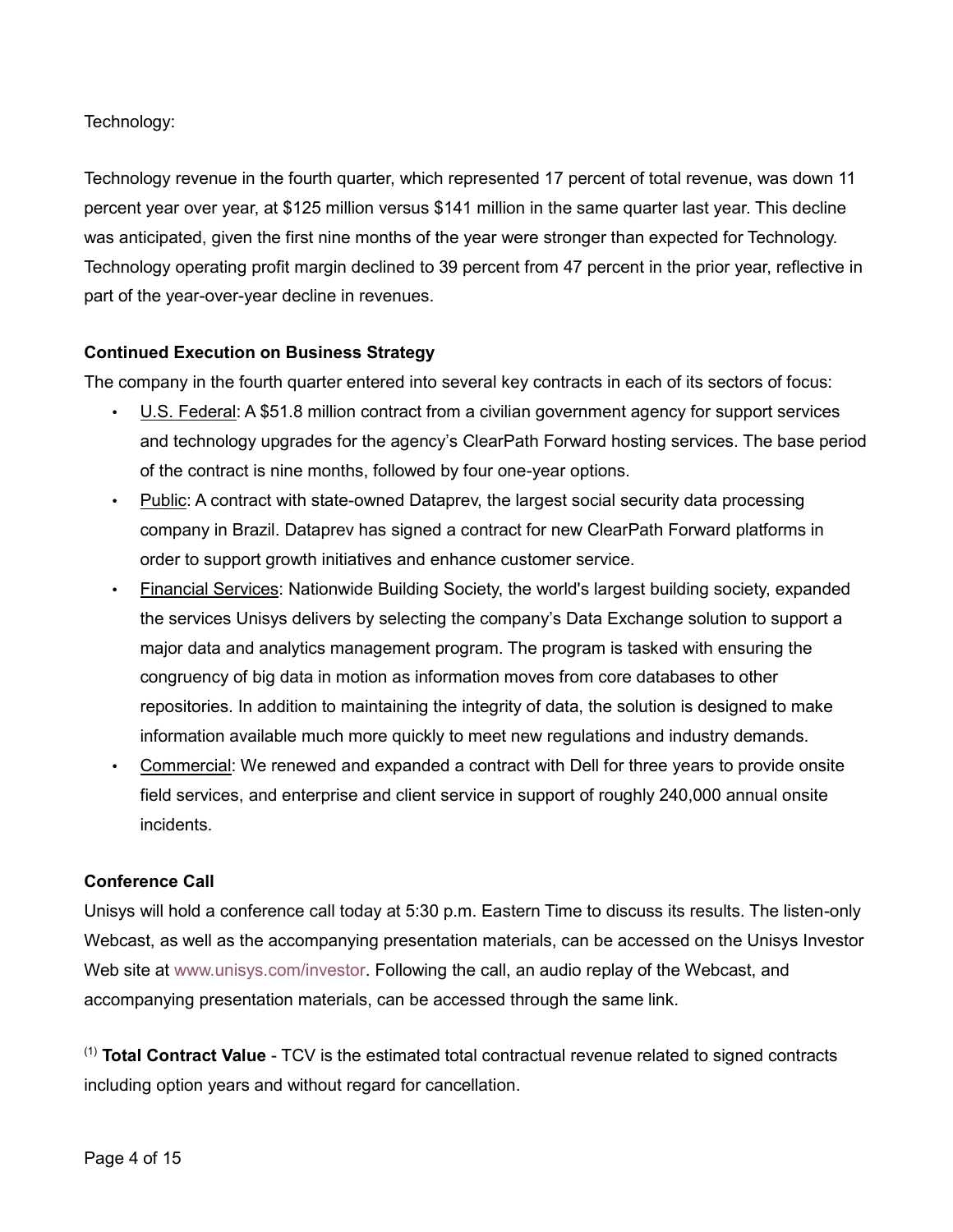(2) **Constant currency** - The company refers to growth rates in constant currency or on a constant currency basis so that the business results can be viewed without the impact of fluctuations in foreign currency exchange rates to facilitate comparisons of the company's business performance from one period to another. Constant currency is calculated by retranslating current and prior period results at a consistent rate.

# **Non-GAAP and Other Information**

Although appropriate under generally accepted accounting principles (GAAP), the company's results reflect charges that the company believes are not indicative of its ongoing operations and that can make its profitability and liquidity results difficult to compare to prior periods, anticipated future periods, or to its competitors' results. These items consist of pension and cost-reduction and other expense. Management believes each of these items can distort the visibility of trends associated with the company's ongoing performance. Management also believes that the evaluation of the company's financial performance can be enhanced by use of supplemental presentation of its results that exclude the impact of these items in order to enhance consistency and comparativeness with prior or future period results. The following measures are often provided and utilized by the company's management, analysts, and investors to enhance comparability of year-over-year results, as well as to compare results to other companies in our industry.

(3) **Free cash flow** - The company defines free cash flow as cash flow from operations less capital expenditures. Management believes this liquidity measure gives investors an additional perspective on cash flow from on-going operating activities in excess of amounts required for reinvestment.

(4) **Non-GAAP operating profit** - The company recorded pretax pension expense and pretax charges in connection with cost-reduction activities and other expenses. For the company, non-GAAP operating profit excluded these items. The company believes that this profitability measure is more indicative of the company's operating results and aligns those results to the company's external guidance which is used by the company's management to allocate resources and may be used by analysts and investors to gauge the company's ongoing performance.

(5) **Adjusted free cash flow** - Because inclusion of the company's pension contributions and costreduction payments in free cash flow may distort the visibility of the company's ability to generate cash flow from its operations without the impact of these non-operational costs, management believes that investors may be interested in adjusted free cash flow, which provides free cash flow before these payments and is more indicative of its on-going operations. This liquidity measure was provided to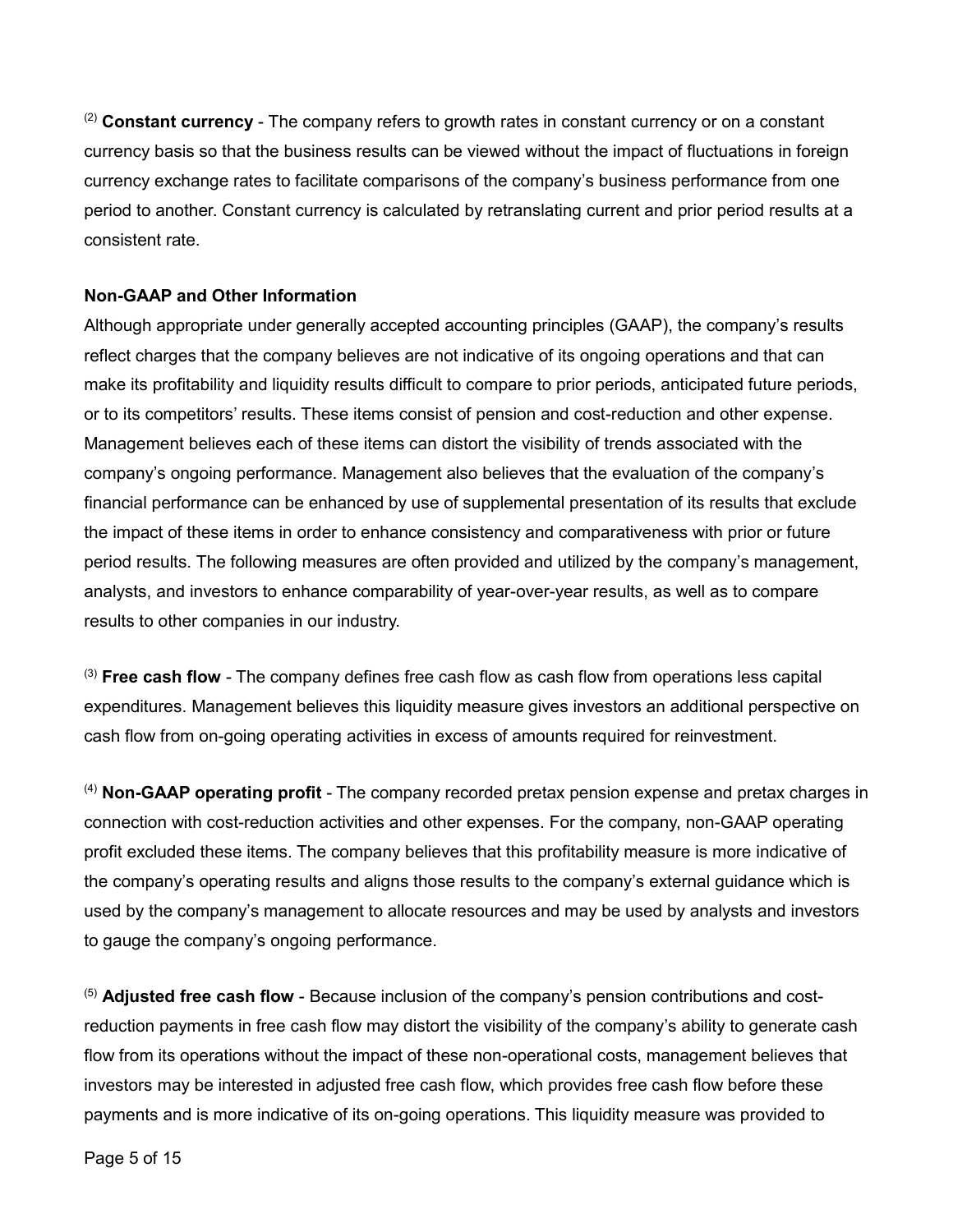analysts and investors in the form of external guidance and is used by management to measure operating liquidity.

#### **About Unisys**

Unisys is a global information technology company that specializes in providing industry-focused solutions integrated with leading-edge security to clients in the government, financial services and commercial markets. Unisys offerings include security solutions, advanced data analytics, cloud and infrastructure services, application services and application and server software. For more information, visit [www.unisys.com.](http://www.unisys.com/)

#### **Forward-Looking Statements**

Any statements contained in this release that are not historical facts are forward-looking statements as defined in the Private Securities Litigation Reform Act of 1995. Forward-looking statements include, but are not limited to, any projections of earnings, revenues, total contract value or other financial items; any statements of the company's plans, strategies or objectives for future operations; statements regarding future economic conditions or performance; and any statements of belief or expectation. All forward-looking statements rely on assumptions and are subject to various risks and uncertainties that could cause actual results to differ materially from expectations. In particular, statements concerning total contract value are based, in part, on the assumption that all options of the contracts included in the calculation of such value will be exercised and that each of those contracts will continue for their full contracted term. Risks and uncertainties that could affect the company's future results include the company's ability to effectively anticipate and respond to volatility and rapid technological innovation in its industry; the company's ability to improve margins in its services business; the company's ability to sell new products while maintaining its installed base in its technology business; the company's ability to access financing markets to refinance its outstanding debt; the company's ability to realize anticipated cost savings and to successfully implement its cost reduction initiatives to drive efficiencies across all of its operations; the company's significant pension obligations and requirements to make significant cash contributions to its defined benefit plans; the company's ability to attract, motivate and retain experienced and knowledgeable personnel in key positions; the risks of doing business internationally when a significant portion of the company's revenue is derived from international operations; the potential adverse effects of aggressive competition in the information services and technology marketplace; the company's ability to retain significant clients; the company's contracts may not be as profitable as expected or provide the expected level of revenues; cybersecurity breaches could result in significant costs and could harm the company's business and reputation; a significant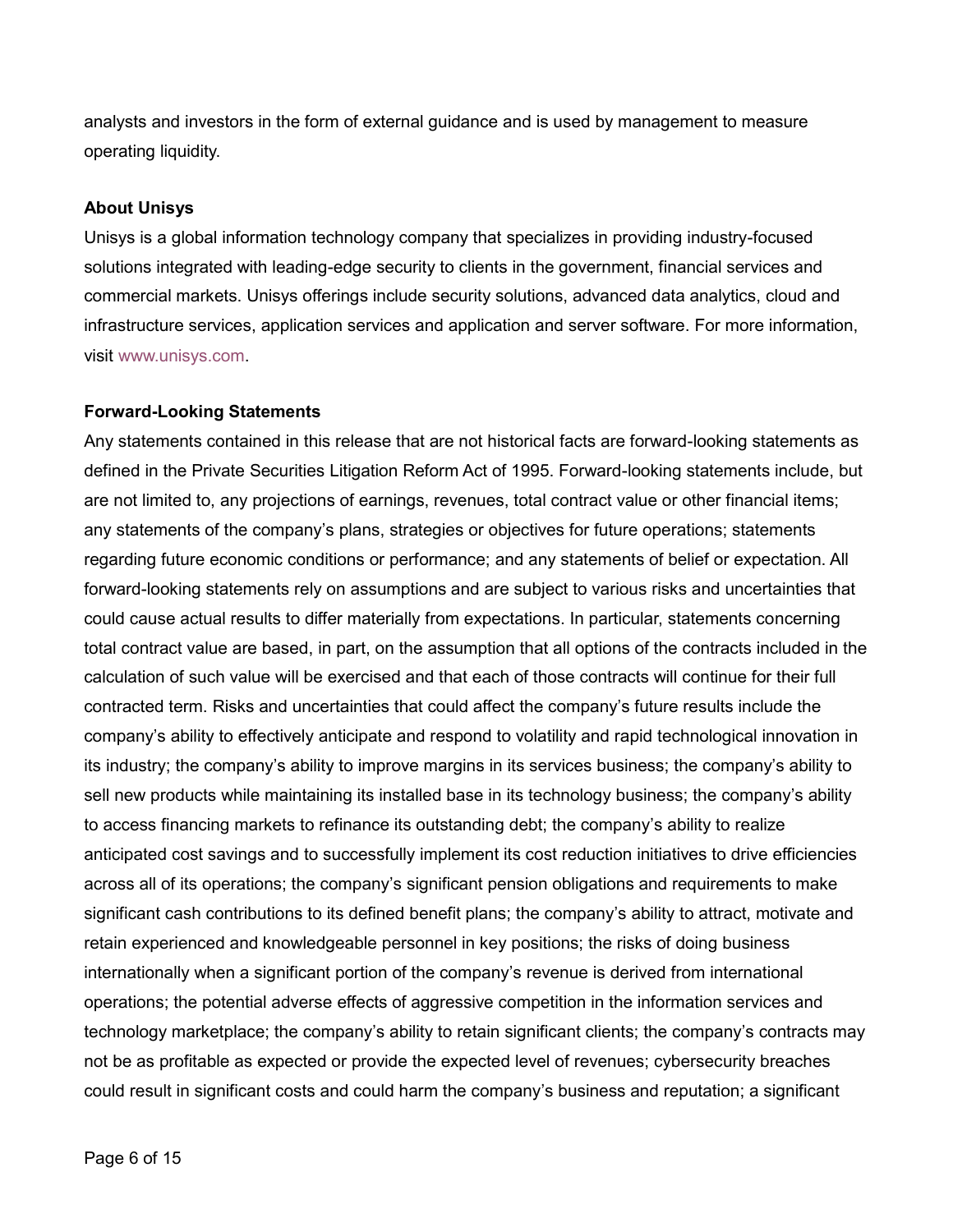disruption in the company's IT systems could adversely affect the company's business and reputation; the company may face damage to its reputation or legal liability if its clients are not satisfied with its services or products; the performance and capabilities of third parties with whom the company has commercial relationships; the adverse effects of global economic conditions, acts of war, terrorism or natural disasters; contracts with U.S. governmental agencies may subject the company to audits, criminal penalties, sanctions and other expenses and fines; the potential for intellectual property infringement claims to be asserted against the company or its clients; the possibility that pending litigation could affect the company's results of operations or cash flow; the business and financial risk in implementing future dispositions or acquisitions; and the company's consideration of all available information following the end of the quarter and before the filing of the Form 10-K and the possible impact of this subsequent event information on its financial statements for the reporting period. Additional discussion of factors that could affect the company's future results is contained in its periodic filings with the Securities and Exchange Commission. The company assumes no obligation to update any forward-looking statements.

#### **Contacts:**

Investors: Courtney Holben, Unisys, 215-986-3379 [courtney.holben@unisys.com](mailto:courtney.holben@unisys.com)

Media: John Clendening, Unisys, 214-403-1981 [john.clendening@unisys.com](mailto:john.clendening@unisys.com)

###

#### RELEASE NO.: 0126/9477

Unisys and other Unisys products and services mentioned herein, as well as their respective logos, are trademarks or registered trademarks of Unisys Corporation. Any other brand or product referenced herein is acknowledged to be a trademark or registered trademark of its respective holder.

UIS-Q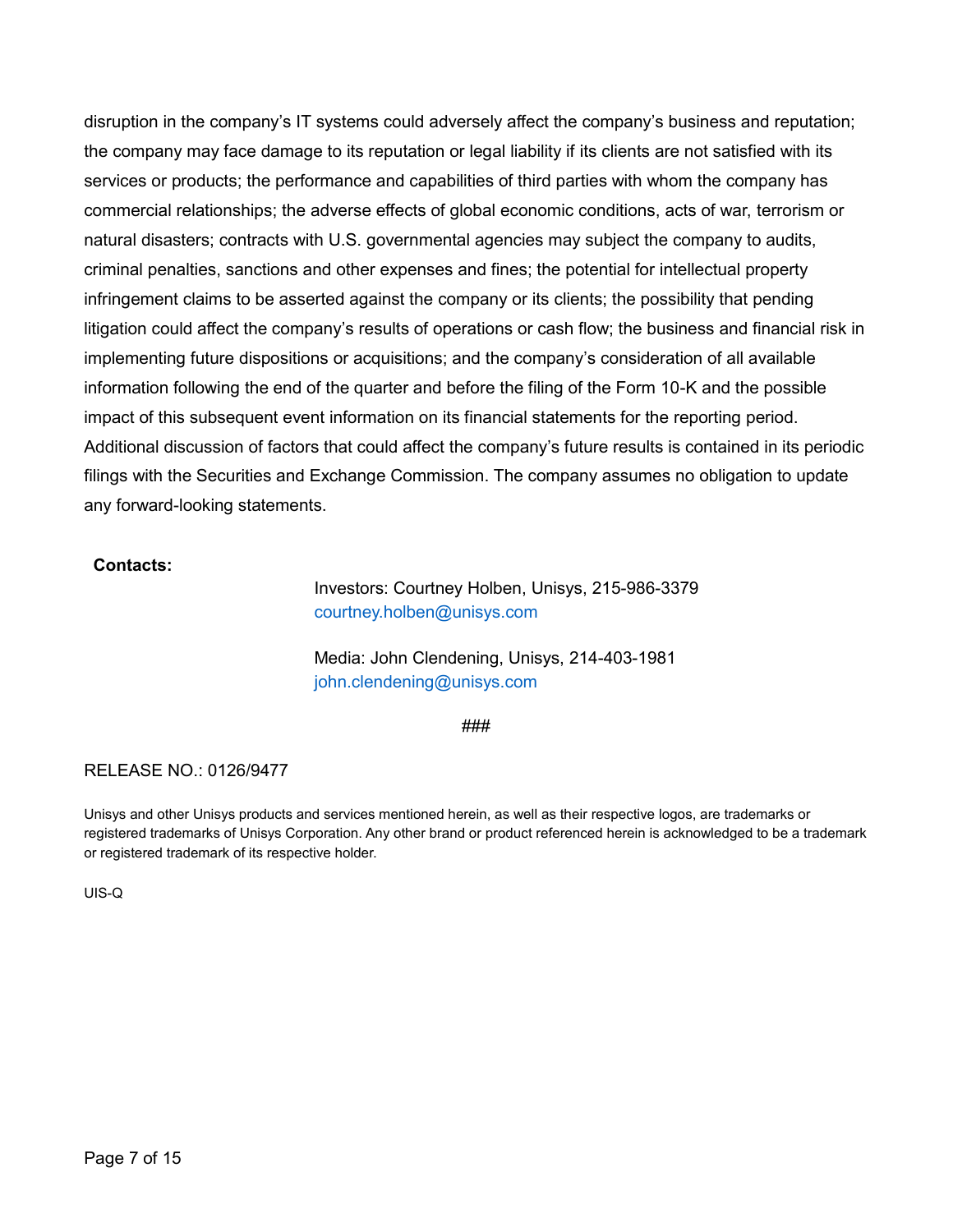# **UNISYS CORPORATION CONSOLIDATED STATEMENTS OF INCOME (Unaudited) (Millions, except per share data)**

|                                                              | <b>Three Months Ended</b><br>December 31, |             |    |           | <b>Year Ended</b><br>December 31, |             |    |         |
|--------------------------------------------------------------|-------------------------------------------|-------------|----|-----------|-----------------------------------|-------------|----|---------|
|                                                              |                                           | 2016        |    | 2015      |                                   | 2016        |    | 2015    |
| <b>Revenue</b>                                               |                                           |             |    |           |                                   |             |    |         |
| Services                                                     | \$                                        | 596.5       | \$ | 649.1     | \$                                | 2,406.3     | \$ | 2,605.6 |
| Technology                                                   |                                           | 125.2       |    | 140.8     |                                   | 414.4       |    | 409.5   |
|                                                              |                                           | 721.7       |    | 789.9     |                                   | 2,820.7     |    | 3,015.1 |
| <b>Costs and expenses</b>                                    |                                           |             |    |           |                                   |             |    |         |
| Cost of revenue:                                             |                                           |             |    |           |                                   |             |    |         |
| <b>Services</b>                                              |                                           | 498.8       |    | 592.0     |                                   | 2,092.9     |    | 2,306.7 |
| Technology                                                   |                                           | 62.7        |    | 38.9      |                                   | 169.2       |    | 167.5   |
|                                                              |                                           | 561.5       |    | 630.9     |                                   | 2,262.1     |    | 2,474.2 |
| Selling, general and administrative                          |                                           | 109.8       |    | 130.0     |                                   | 455.6       |    | 519.6   |
| Research and development                                     |                                           | 14.9        |    | 13.2      |                                   | 55.4        |    | 76.4    |
|                                                              |                                           | 686.2       |    | 774.1     |                                   | 2,773.1     |    | 3,070.2 |
| <b>Operating profit (loss)</b>                               |                                           | 35.5        |    | 15.8      |                                   | 47.6        |    | (55.1)  |
| Interest expense                                             |                                           | 7.5         |    | 3.6       |                                   | 27.4        |    | 11.9    |
| Other income (expense), net                                  |                                           | (3.4)       |    | 0.2       |                                   | 0.3         |    | 8.2     |
| Income (loss) before income taxes                            |                                           | 24.6        |    | 12.4      |                                   | 20.5        |    | (58.8)  |
| Provision for income taxes                                   |                                           | 23.0        |    | 11.1      |                                   | 57.2        |    | 44.4    |
| <b>Consolidated net income (loss)</b>                        |                                           | 1.6         |    | 1.3       |                                   | (36.7)      |    | (103.2) |
| Net income attributable to noncontrolling interests          |                                           | 2.8         |    | 0.2       |                                   | 11.0        |    | 6.7     |
| Net income (loss) attributable to Unisys Corporation         | \$                                        | $(1.2)$ \$  |    | 1.1       | \$                                | $(47.7)$ \$ |    | (109.9) |
| Earnings (loss) per share attributable to Unisys Corporation |                                           |             |    |           |                                   |             |    |         |
| <b>Basic</b>                                                 | \$                                        | $(0.02)$ \$ |    | $0.02$ \$ |                                   | $(0.95)$ \$ |    | (2.20)  |
| <b>Diluted</b>                                               | \$                                        | $(0.02)$ \$ |    | $0.02$ \$ |                                   | $(0.95)$ \$ |    | (2.20)  |
| Shares used in the per share computations (in thousands)     |                                           |             |    |           |                                   |             |    |         |
| <b>Basic</b>                                                 |                                           | 50,085      |    | 49,937    |                                   | 50,060      |    | 49,905  |
| <b>Diluted</b>                                               |                                           | 50,085      |    | 50,049    |                                   | 50,060      |    | 49,905  |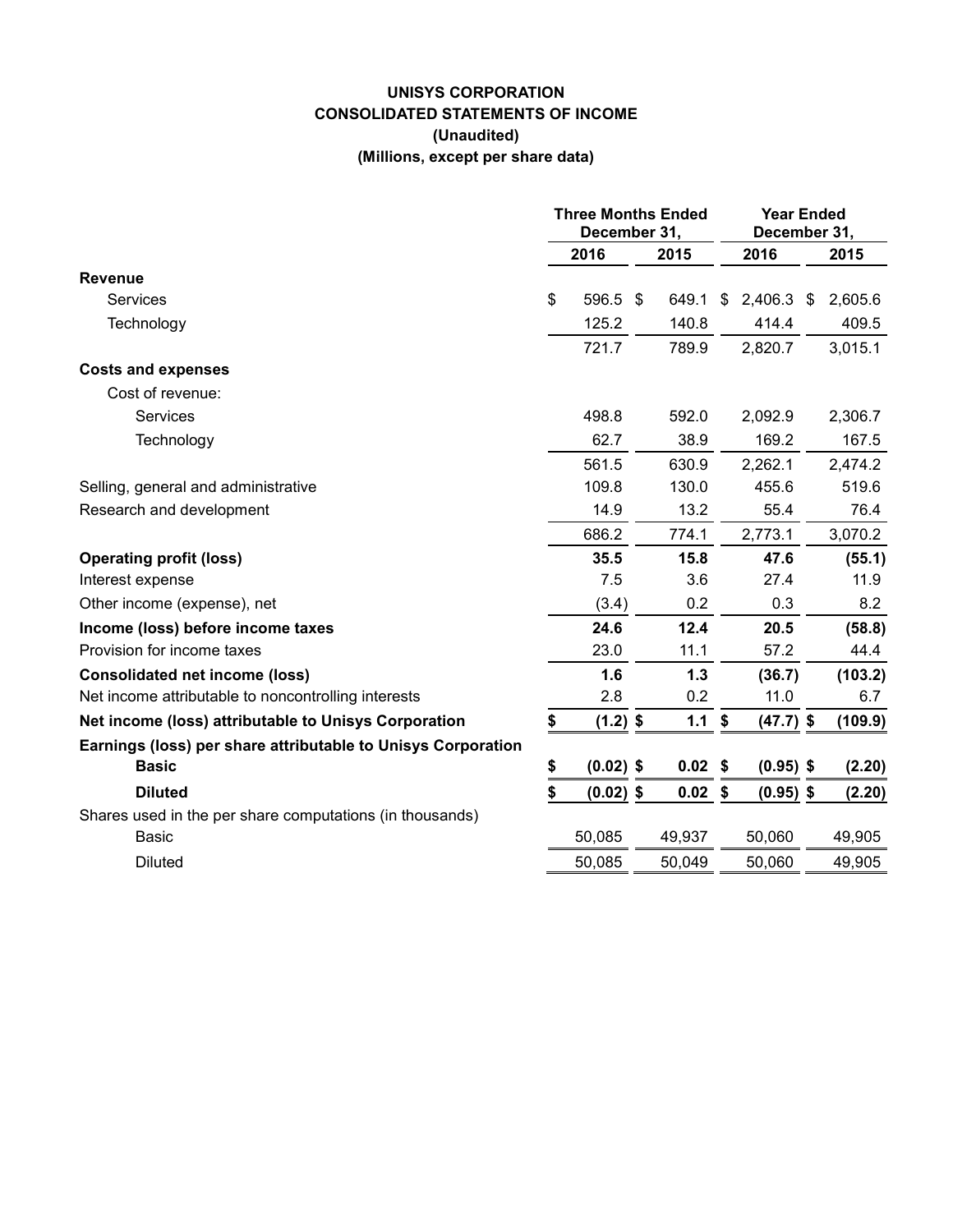# **UNISYS CORPORATION SEGMENT RESULTS (Unaudited) (Millions)**

|                                      | Total<br>Eliminations |       | <b>Services</b> | Technology  |    |       |
|--------------------------------------|-----------------------|-------|-----------------|-------------|----|-------|
| Three Months Ended December 31, 2016 |                       |       |                 |             |    |       |
| Customer revenue                     | \$                    | 721.7 |                 | \$<br>596.5 | \$ | 125.2 |
| Intersegment                         |                       |       | \$<br>(5.3)     |             |    | 5.3   |
| Total revenue                        | \$                    | 721.7 | \$<br>(5.3)     | \$<br>596.5 | \$ | 130.5 |
| Gross profit percent                 |                       | 22.2% |                 | 17.2%       |    | 59.2% |
| Operating profit (loss) percent      |                       | 4.9%  |                 | 2.5%        |    | 39.3% |
| Three Months Ended December 31, 2015 |                       |       |                 |             |    |       |
| Customer revenue                     | \$                    | 789.9 |                 | \$<br>649.1 | \$ | 140.8 |
| Intersegment                         |                       |       | \$<br>(8.4)     |             |    | 8.4   |
| Total revenue                        | \$                    | 789.9 | \$<br>(8.4)     | \$<br>649.1 | \$ | 149.2 |
| Gross profit percent                 |                       | 20.1% |                 | 16.2%       |    | 68.4% |
| Operating profit (loss) percent      |                       | 2.0%  |                 | 3.6%        |    | 46.8% |

|                                 | Total         | Eliminations |        | Services |         | Technology  |
|---------------------------------|---------------|--------------|--------|----------|---------|-------------|
| Year Ended December 31, 2016    |               |              |        |          |         |             |
| Customer revenue                | \$<br>2,820.7 |              |        | \$       | 2,406.3 | \$<br>414.4 |
| Intersegment                    |               | \$           | (22.6) |          |         | 22.6        |
| Total revenue                   | 2,820.7       | \$           | (22.6) |          | 2,406.3 | \$<br>437.0 |
| Gross profit percent            | 19.8 %        |              |        |          | 16.2%   | 59.9%       |
| Operating profit (loss) percent | 1.7%          |              |        |          | 1.9%    | 37.0%       |
| Year Ended December 31, 2015    |               |              |        |          |         |             |
| Customer revenue                | \$<br>3,015.1 |              |        | \$       | 2,605.6 | \$<br>409.5 |
| Intersegment                    |               | \$           | (49.0) |          | 0.1     | 48.9        |
| Total revenue                   | 3,015.1       | \$           | (49.0) |          | 2,605.7 | \$<br>458.4 |
| Gross profit percent            | 17.9 %        |              |        |          | 15.8%   | 55.3%       |
| Operating profit (loss) percent | $(1.8)\%$     |              |        |          | 2.3%    | 24.8%       |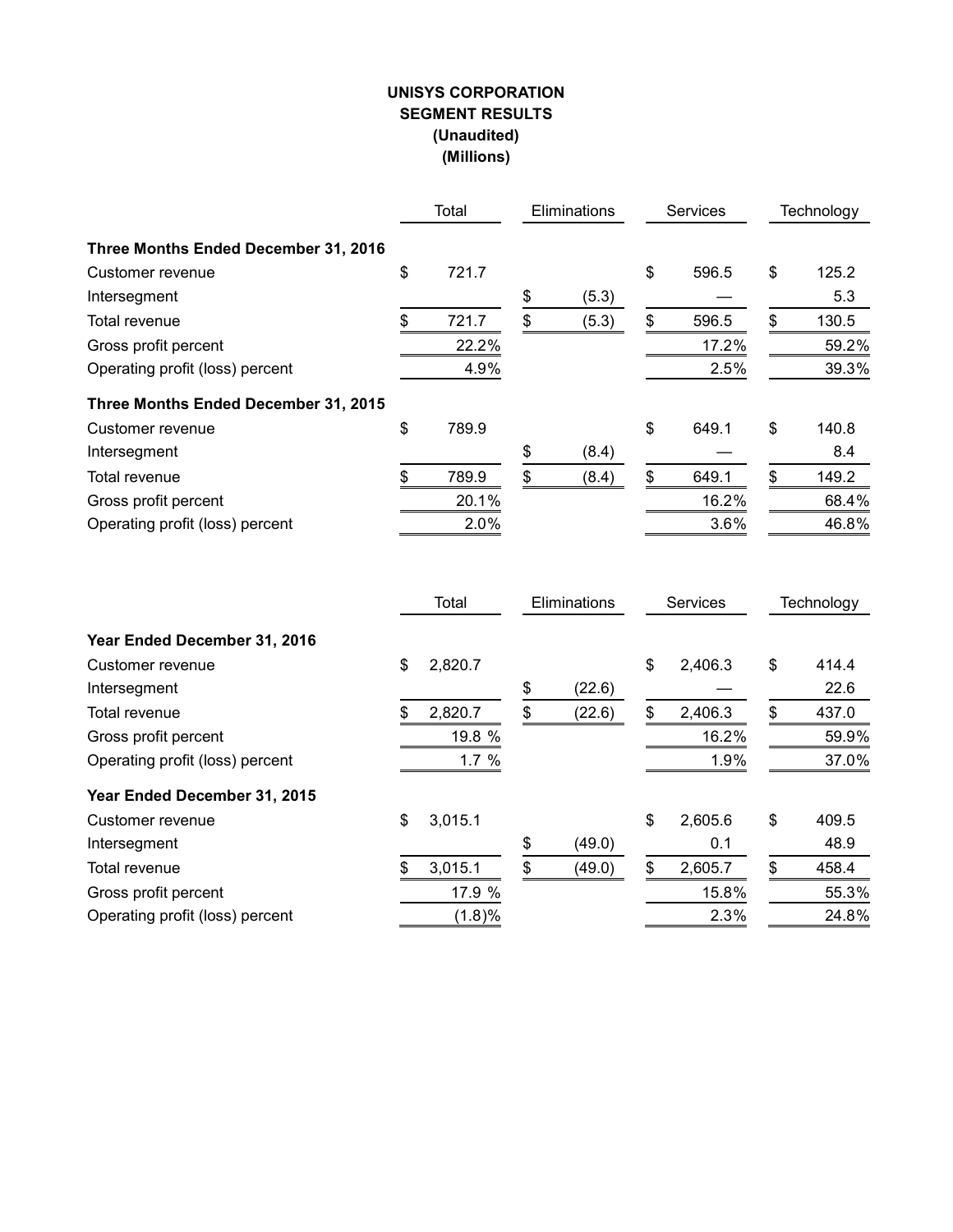# **UNISYS CORPORATION CONSOLIDATED BALANCE SHEETS (Unaudited) (Millions)**

|                                                | December 31, 2016  | <b>December 31, 2015</b> |             |  |  |
|------------------------------------------------|--------------------|--------------------------|-------------|--|--|
| <b>Assets</b>                                  |                    |                          |             |  |  |
| <b>Current assets</b>                          |                    |                          |             |  |  |
| Cash and cash equivalents                      | \$<br>370.6 \$     |                          | 365.2       |  |  |
| Accounts and notes receivable, net             | 505.8              |                          | 581.6       |  |  |
| Inventories:                                   |                    |                          |             |  |  |
| Parts and finished equipment                   | 14.0               |                          | 20.9        |  |  |
| Work in process and materials                  | 15.0               |                          | 22.9        |  |  |
| Prepaid expenses and other current assets      | 121.9              |                          | 120.9 *     |  |  |
| <b>Total</b>                                   | 1,027.3            |                          | $1,111.5$ * |  |  |
| Properties                                     | 886.6              |                          | 876.6       |  |  |
| Less-Accumulated depreciation and amortization | 741.3              |                          | 722.8       |  |  |
| Properties, net                                | 145.3              |                          | 153.8       |  |  |
| Outsourcing assets, net                        | 172.5              |                          | 182.0       |  |  |
| Marketable software, net                       | 137.0              |                          | 138.5       |  |  |
| Prepaid postretirement assets                  | 33.3               |                          | 45.1        |  |  |
| Deferred income taxes                          | 146.1              |                          | $127.4$ *   |  |  |
| Goodwill                                       | 178.6              |                          | 177.4       |  |  |
| Other long-term assets                         | 181.5              |                          | 194.3 *     |  |  |
| <b>Total</b>                                   | \$<br>$2,021.6$ \$ |                          | 2,130.0     |  |  |
| <b>Liabilities and deficit</b>                 |                    |                          |             |  |  |
| <b>Current liabilities</b>                     |                    |                          |             |  |  |
| Notes payable                                  | \$                 | \$                       | 65.8        |  |  |
| Current maturities of long-term-debt           | 106.0              |                          | 11.0        |  |  |
| Accounts payable                               | 189.0              |                          | 219.3       |  |  |
| Deferred revenue                               | 337.4              |                          | 335.1       |  |  |
| Other accrued liabilities                      | 349.2              |                          | 329.9 *     |  |  |
| <b>Total</b>                                   | 981.6              |                          | 961.1       |  |  |
| Long-term debt                                 | 194.0              |                          | 233.7 *     |  |  |
| Long-term postretirement liabilities           | 2,292.6            |                          | 2,111.3     |  |  |
| Long-term deferred revenue                     | 117.6              |                          | 123.3       |  |  |
| Other long-term liabilities                    | 83.2               |                          | 79.2 *      |  |  |
| Commitments and contingencies                  |                    |                          |             |  |  |
| <b>Total deficit</b>                           | (1,647.4)          |                          | (1,378.6)   |  |  |
| <b>Total</b>                                   | \$<br>$2,021.6$ \$ |                          | 2,130.0     |  |  |

\* Certain amounts have been reclassified to conform to the current-year presentation.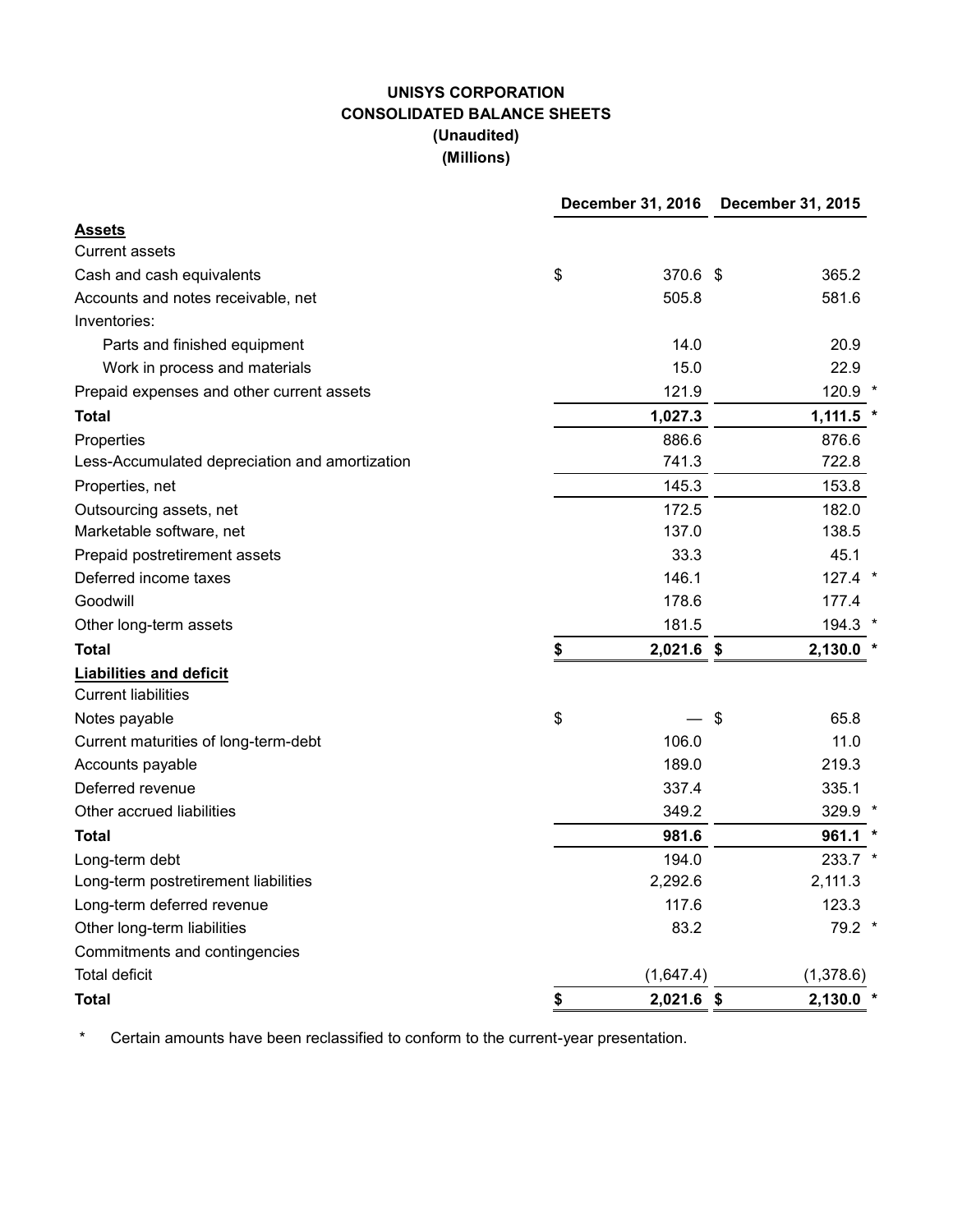# **UNISYS CORPORATION CONSOLIDATED STATEMENTS OF CASH FLOWS (Unaudited) (Millions)**

|                                                                                                                   | Year Ended December 31, |           |  |  |
|-------------------------------------------------------------------------------------------------------------------|-------------------------|-----------|--|--|
|                                                                                                                   | 2016                    | 2015      |  |  |
| Cash flows from operating activities                                                                              |                         |           |  |  |
| Consolidated net income (loss)                                                                                    | \$<br>$(36.7)$ \$       | (103.2)   |  |  |
| Add (deduct) items to reconcile consolidated net loss to net cash provided<br>by (used for) operating activities: |                         |           |  |  |
| Foreign currency transaction losses                                                                               | 0.4                     | 8.4       |  |  |
| Non-cash interest expense                                                                                         | 7.0                     |           |  |  |
| Loss on debt extinguishment                                                                                       | 4.0                     |           |  |  |
| Employee stock compensation                                                                                       | 9.5                     | 9.4       |  |  |
| Depreciation and amortization of properties                                                                       | 38.9                    | 57.5      |  |  |
| Depreciation and amortization of outsourcing assets                                                               | 51.9                    | 55.7      |  |  |
| Amortization of marketable software                                                                               | 64.8                    | 66.9      |  |  |
| Other non-cash operating activities                                                                               | 1.9                     | 4.6       |  |  |
| Disposals of capital assets                                                                                       | 6.2                     | 9.7       |  |  |
| Pension contributions                                                                                             | (132.5)                 | (148.3)   |  |  |
| Pension expense                                                                                                   | 82.7                    | 108.7     |  |  |
| Decrease in deferred income taxes, net                                                                            | 2.7                     | 1.2       |  |  |
| Decrease (increase) in receivables, net                                                                           | 87.3                    | (11.5)    |  |  |
| Decrease (increase) in inventories                                                                                | 15.3                    | (3.7)     |  |  |
| Increase (decrease) in accounts payable and other accrued liabilities                                             | 7.1                     | (61.1)    |  |  |
| Decrease in other liabilities                                                                                     | (9.2)                   | (7.5)     |  |  |
| Decrease in other assets                                                                                          | 16.9                    | 14.4      |  |  |
| Net cash provided by (used for) operating activities                                                              | 218.2                   | 1.2       |  |  |
| Cash flows from investing activities                                                                              |                         |           |  |  |
| Proceeds from investments                                                                                         | 4,455.9                 | 3,831.6   |  |  |
| Purchases of investments                                                                                          | (4,490.0)               | (3,806.2) |  |  |
| Investment in marketable software                                                                                 | (63.3)                  | (62.1)    |  |  |
| Capital additions of properties                                                                                   | (32.5)                  | (49.6)    |  |  |
| Capital additions of outsourcing assets                                                                           | (51.3)                  | (102.0)   |  |  |
| Other                                                                                                             | (1.0)                   | 10.4      |  |  |
| Net cash used for investing activities                                                                            | (182.2)                 | (177.9)   |  |  |
| <b>Cash flows from financing activities</b>                                                                       |                         |           |  |  |
| Proceeds from issuance of long-term debt                                                                          | 213.5                   | 31.8      |  |  |
| Payments for capped call transactions                                                                             | (27.3)                  |           |  |  |
| Issuance costs relating to long-term debt                                                                         | (7.3)                   |           |  |  |
| Payments of long-term debt                                                                                        | (129.8)                 | (10.4)    |  |  |
| Proceeds from exercise of stock options                                                                           |                         | 3.7       |  |  |
| Net (payments) proceeds from short-term borrowings                                                                | (65.8)                  | 65.8      |  |  |
| Financing fees                                                                                                    |                         | (0.3)     |  |  |
| Net cash provided by financing activities                                                                         | (16.7)                  | 90.6      |  |  |
| Effect of exchange rate changes on cash and cash equivalents                                                      | (13.9)                  | (43.0)    |  |  |
| Increase (decrease) in cash and cash equivalents                                                                  | 5.4                     | (129.1)   |  |  |
| Cash and cash equivalents, beginning of period                                                                    | 365.2                   | 494.3     |  |  |
| Cash and cash equivalents, end of period                                                                          | \$<br>$370.6$ \$        | 365.2     |  |  |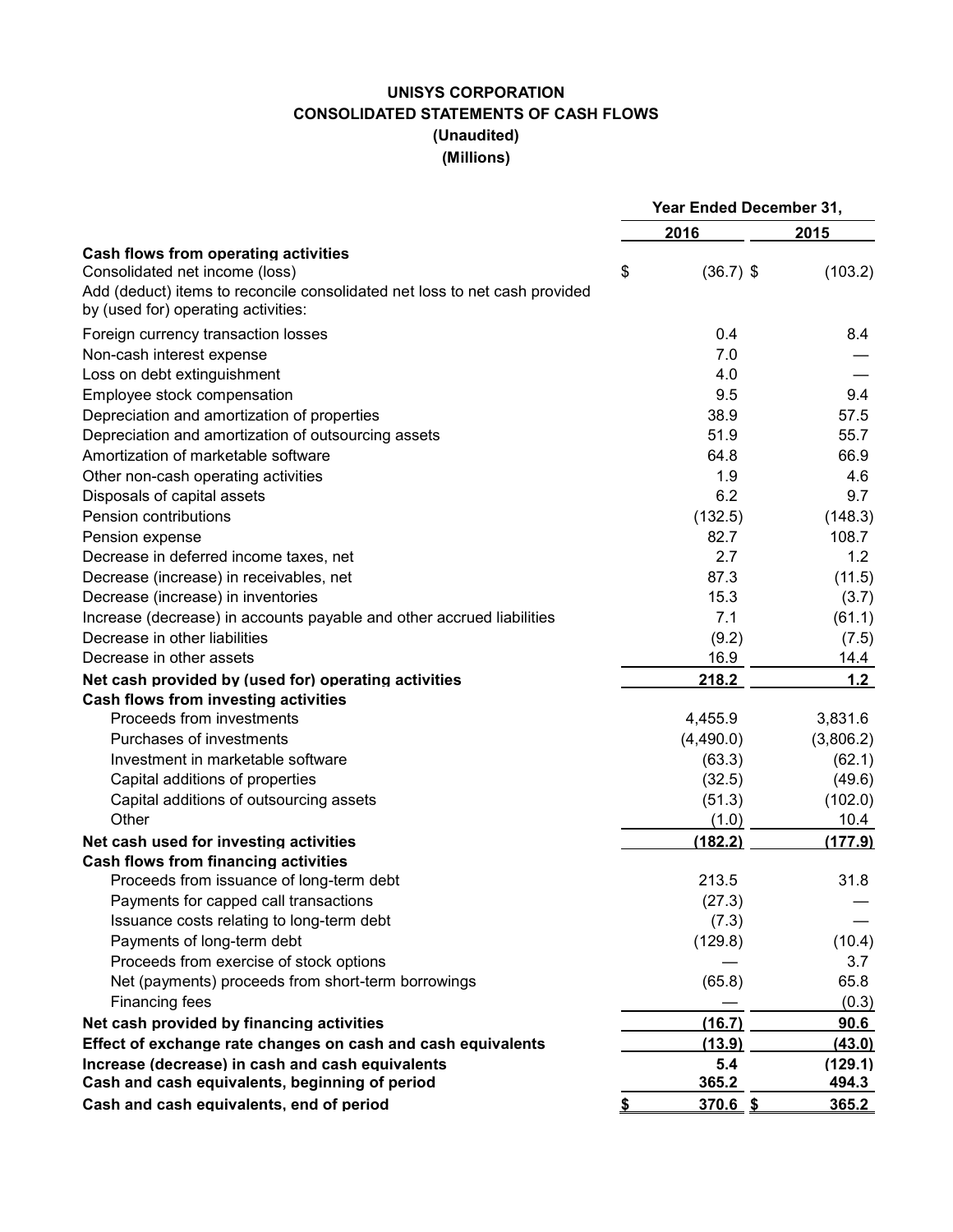#### **UNISYS CORPORATION**

**RECONCILIATION OF SELECTED GAAP MEASURES TO NON-GAAP MEASURES**

**(Unaudited)**

**(Millions, except per share data)**

|                                               |                                                                                             | <b>Three Months</b>       |        |            | <b>Year Ended</b> |              |    |         |  |
|-----------------------------------------------|---------------------------------------------------------------------------------------------|---------------------------|--------|------------|-------------------|--------------|----|---------|--|
|                                               |                                                                                             | <b>Ended December 31,</b> |        |            |                   | December 31, |    |         |  |
|                                               |                                                                                             |                           | 2016   | 2015       |                   | 2016         |    | 2015    |  |
| <b>Corporation common shareholders</b>        | <b>GAAP net income (loss) attributable to Unisys</b>                                        | \$                        | (1.2)  | \$<br>1.1  | \$                | (47.7)       | \$ | (109.9) |  |
| Cost reduction and<br>other expense:          | pretax                                                                                      |                           | 18.7   | 52.5       |                   | 90.4         |    | 122.5   |  |
|                                               | tax provision (benefit)                                                                     |                           | 0.7    | (1.0)      |                   | (4.0)        |    | (6.0)   |  |
|                                               | net of tax                                                                                  |                           | 19.4   | 51.5       |                   | 86.4         |    | 116.5   |  |
| Pension Expense:                              | pretax                                                                                      |                           | 19.7   | 27.2       |                   | 82.7         |    | 108.7   |  |
|                                               | tax provision (benefit)                                                                     |                           | 0.6    | (0.5)      |                   | 1.5          |    | (2.1)   |  |
|                                               | net of tax                                                                                  |                           | 20.3   | 26.7       |                   | 84.2         |    | 106.6   |  |
|                                               | Non-GAAP net income (loss) attributable to<br><b>Unisys Corporation common shareholders</b> |                           | 38.5   | 79.3       |                   | 122.9        |    | 113.2   |  |
| Add interest expense on convertible notes     |                                                                                             |                           | 4.7    |            |                   | 14.5         |    |         |  |
| share                                         | Non-GAAP net income (loss) attributable to<br>Unisys Corporation for diluted earnings per   | \$                        | 43.2   | \$<br>79.3 | S                 | 137.4        | S  | 113.2   |  |
| Weighted average shares (thousands)           |                                                                                             |                           | 50,085 | 49,937     |                   | 50,060       |    | 49,905  |  |
|                                               | Plus incremental shares from assumed conversion:                                            |                           |        |            |                   |              |    |         |  |
|                                               | Employee stock plans                                                                        |                           | 402    | 111        |                   | 231          |    | 150     |  |
|                                               | Convertible notes                                                                           |                           | 21,868 |            |                   | 17,230       |    |         |  |
|                                               | Non-GAAP adjusted weighted average shares                                                   |                           | 72,355 | 50,049     |                   | 67,523       |    | 50,055  |  |
| Diluted earnings (loss) per share             |                                                                                             |                           |        |            |                   |              |    |         |  |
| <b>GAAP basis</b>                             |                                                                                             |                           |        |            |                   |              |    |         |  |
| Corporation for diluted earnings per share    | GAAP net income (loss) attributable to Unisys                                               | \$                        | (1.2)  | \$<br>1.1  | \$                | (47.7)       | \$ | (109.9) |  |
|                                               | Divided by adjusted weighted average shares                                                 |                           | 50,085 | 50,049     |                   | 50,060       |    | 49,905  |  |
| <b>GAAP diluted earnings (loss) per share</b> |                                                                                             | \$                        | (0.02) | \$<br>0.02 | \$                | (0.95)       | \$ | (2.20)  |  |
| <b>Non-GAAP basis</b>                         |                                                                                             |                           |        |            |                   |              |    |         |  |
| Corporation for diluted earnings per share    | Non-GAAP net income (loss) attributable to Unisys                                           | \$                        | 43.2   | \$<br>79.3 | \$                | 137.4        | \$ | 113.2   |  |
| shares                                        | Divided by Non-GAAP adjusted weighted average                                               |                           | 72,355 | 50,049     |                   | 67,523       |    | 50,055  |  |
|                                               | Non-GAAP diluted earnings (loss) per share                                                  | \$                        | 0.60   | \$<br>1.58 | \$                | 2.03         | \$ | 2.26    |  |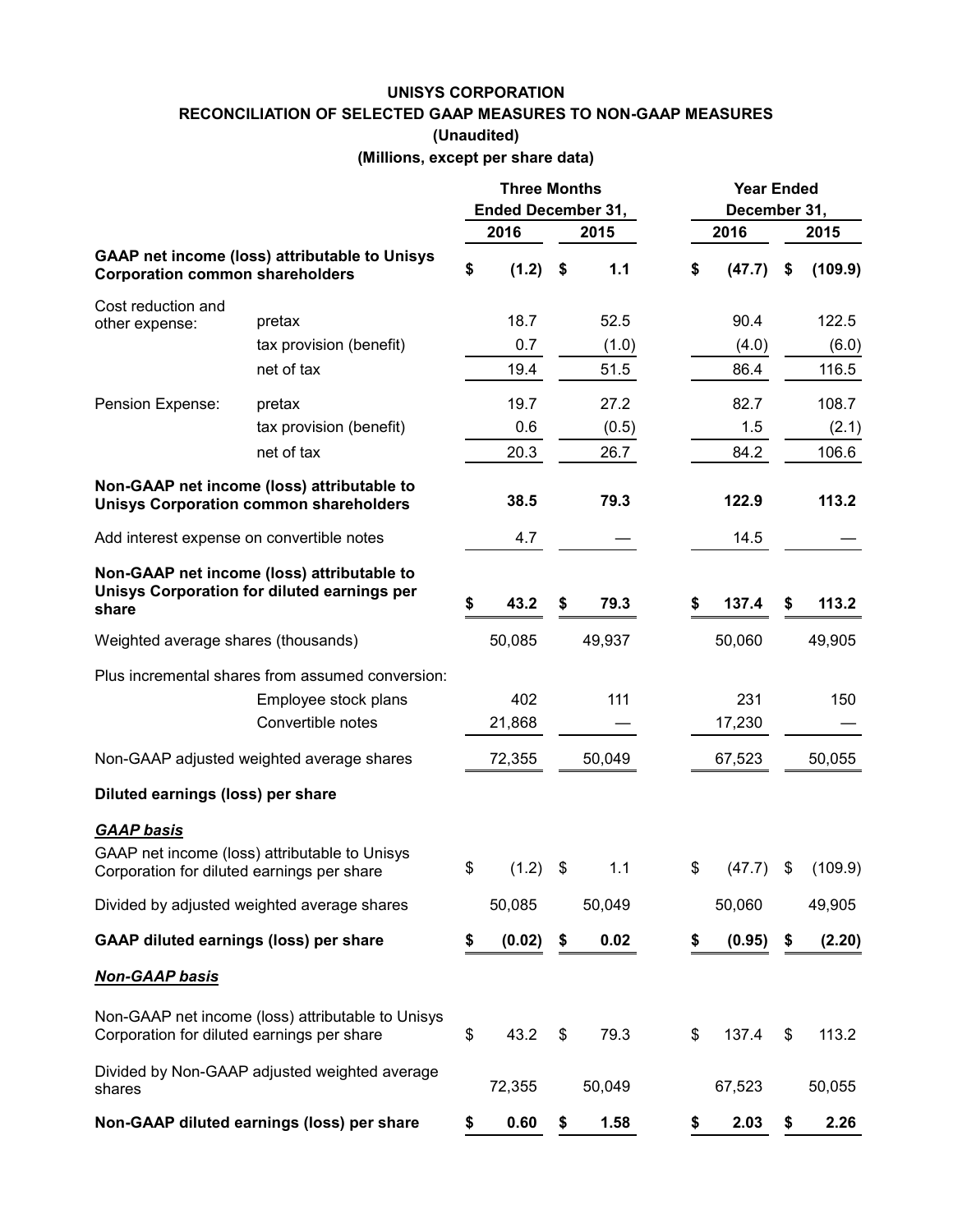# **UNISYS CORPORATION RECONCILIATION OF GAAP OPERATING PROFIT TO NON-GAAP OPERATING PROFIT (Unaudited) (Millions)**

|                                         | <b>Three Months</b><br><b>Ended December 31,</b> |    | <b>Year Ended</b><br>December 31, |    |         |      |           |  |
|-----------------------------------------|--------------------------------------------------|----|-----------------------------------|----|---------|------|-----------|--|
| <b>GAAP</b> operating profit (loss)     | 2016                                             |    | 2015                              |    | 2016    | 2015 |           |  |
|                                         | \$<br>35.5                                       | \$ | 15.8                              | \$ | 47.6    | \$   | (55.1)    |  |
| Cost reduction and other expense        | 14.7                                             |    | 52.5                              |    | 86.4    |      | 122.5     |  |
| FAS87 pension expense                   | 19.7                                             |    | 27.2                              |    | 82.7    |      | 108.7     |  |
| <b>Non-GAAP operating profit (loss)</b> | \$<br>69.9                                       | \$ | 95.5                              | \$ | 216.7   | S    | 176.1     |  |
| <b>Customer Revenue</b>                 | \$<br>721.7                                      | \$ | 789.9                             | \$ | 2,820.7 | \$   | 3,015.1   |  |
| <b>GAAP operating profit (loss) %</b>   | 4.9%                                             |    | $2.0\%$                           |    | 1.7%    |      | $(1.8)\%$ |  |
| Non-GAAP operating profit (loss) %      | 9.7%                                             |    | 12.1%                             |    | 7.7%    |      | 5.8 %     |  |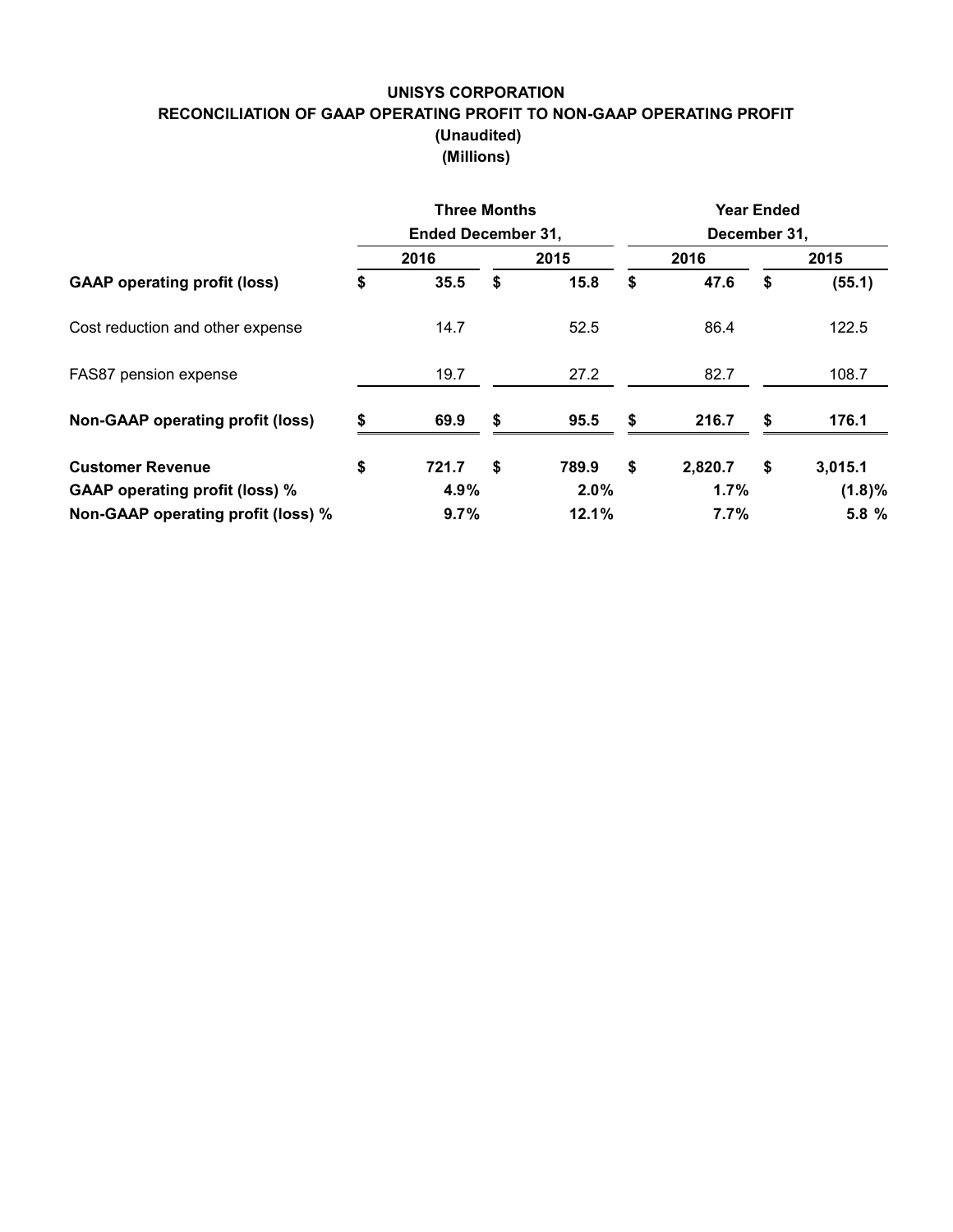# **UNISYS CORPORATION RECONCILIATION OF GAAP TO NON-GAAP (Unaudited) (Millions)**

# **FREE CASH FLOW**

|                                           |      | <b>Three Months</b>       |    |        | <b>Year Ended</b> |              |      |         |  |  |
|-------------------------------------------|------|---------------------------|----|--------|-------------------|--------------|------|---------|--|--|
|                                           |      | <b>Ended December 31,</b> |    |        |                   | December 31, |      |         |  |  |
|                                           | 2016 |                           |    | 2015   |                   | 2016         | 2015 |         |  |  |
| Cash provided by (used for)<br>operations | \$   | 116.9                     | -S | 109.7  | \$                | 218.2        | - \$ | 1.2     |  |  |
| Additions to marketable<br>software       |      | (16.2)                    |    | (15.3) |                   | (63.3)       |      | (62.1)  |  |  |
| Additions to properties                   |      | (14.2)                    |    | (9.4)  |                   | (32.5)       |      | (49.6)  |  |  |
| Additions to outsourcing assets           |      | (9.9)                     |    | (21.6) |                   | (51.3)       |      | (102.0) |  |  |
| Free cash flow                            |      | 76.6                      |    | 63.4   |                   | 71.1         |      | (212.5) |  |  |
| Pension funding                           |      | 28.5                      |    | 32.7   |                   | 132.5        |      | 148.3   |  |  |
| Cost reduction and other<br>payments      |      | 11.7                      |    | 20.9   |                   | 74.0         |      | 58.5    |  |  |
| <b>Adjusted free cash flow</b>            | \$   | 116.8                     | S  | 117.0  | S                 | 277.6        | S    | (5.7)   |  |  |